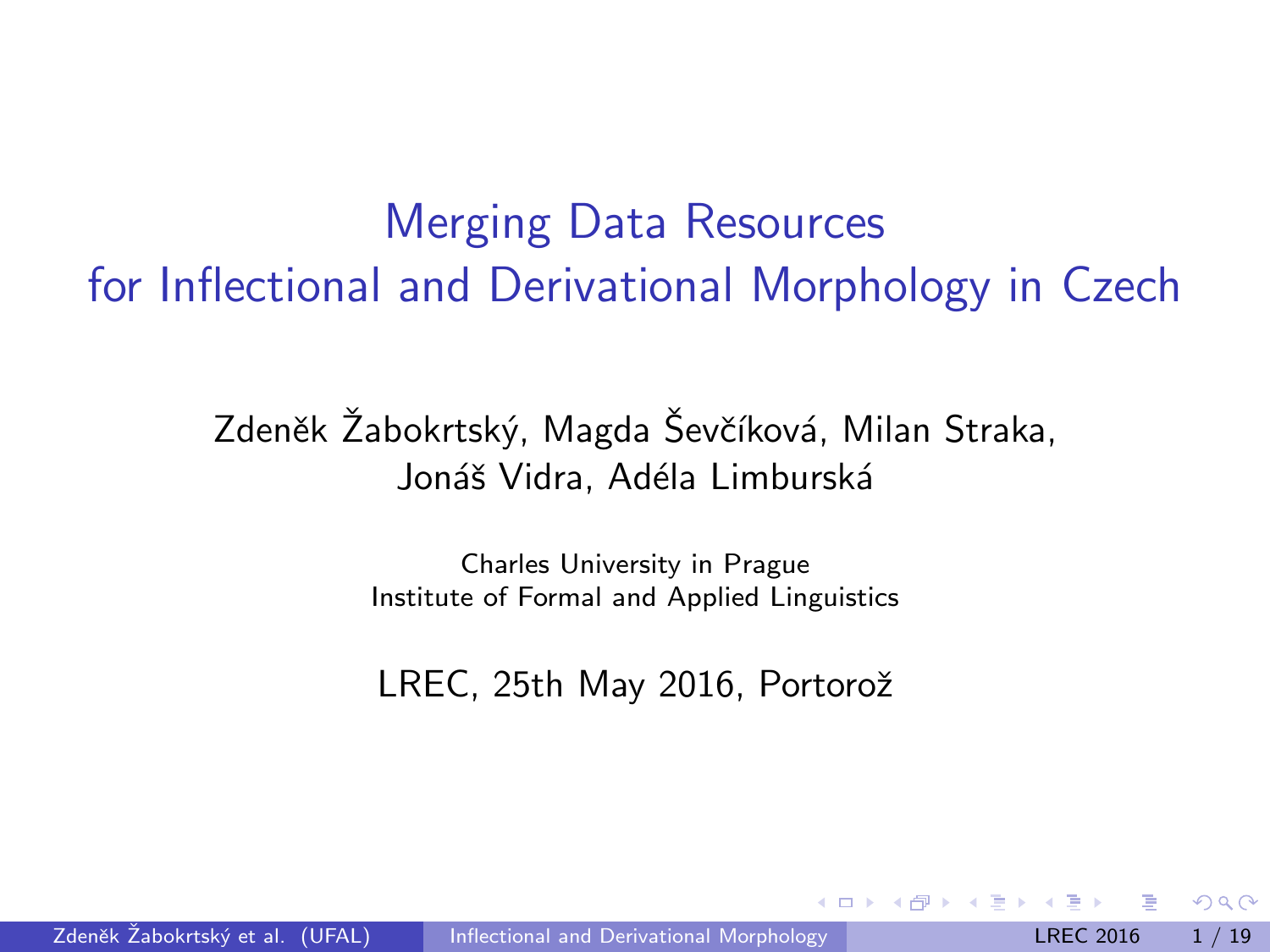# Outline

- Motivation for processing inflection and derivation together
- **•** Inflectional and derivation resources for Czech
- The resulting (merged) data resource
- **.** User interfaces to the data
- **Conclusions**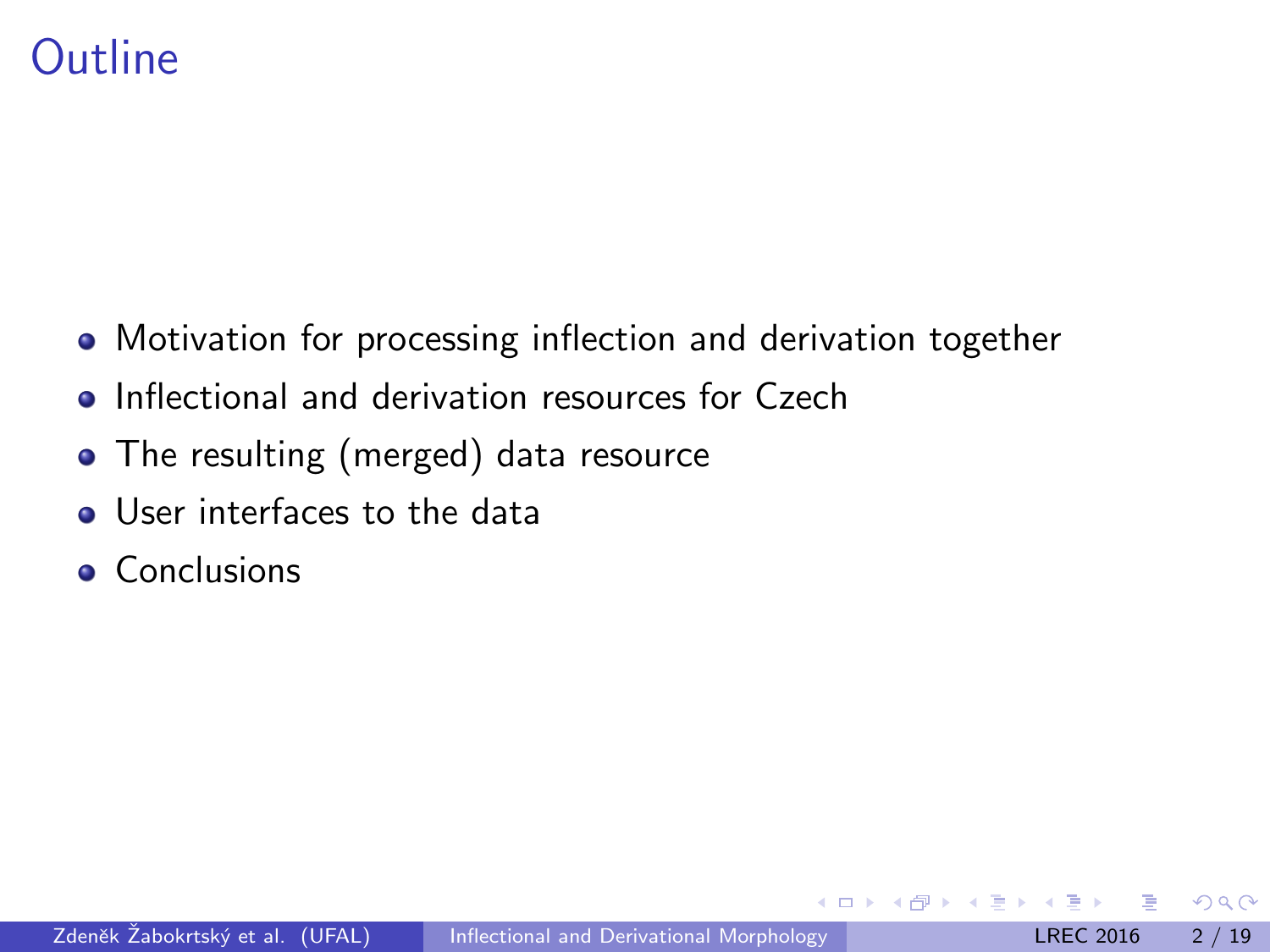#### Basic notions

- morphological inflection: to derive  $\rightarrow$  derives, derived, deriving
- morphological derivation: to derive  $\rightarrow$  derivative, derivation, derivator

4 **D** F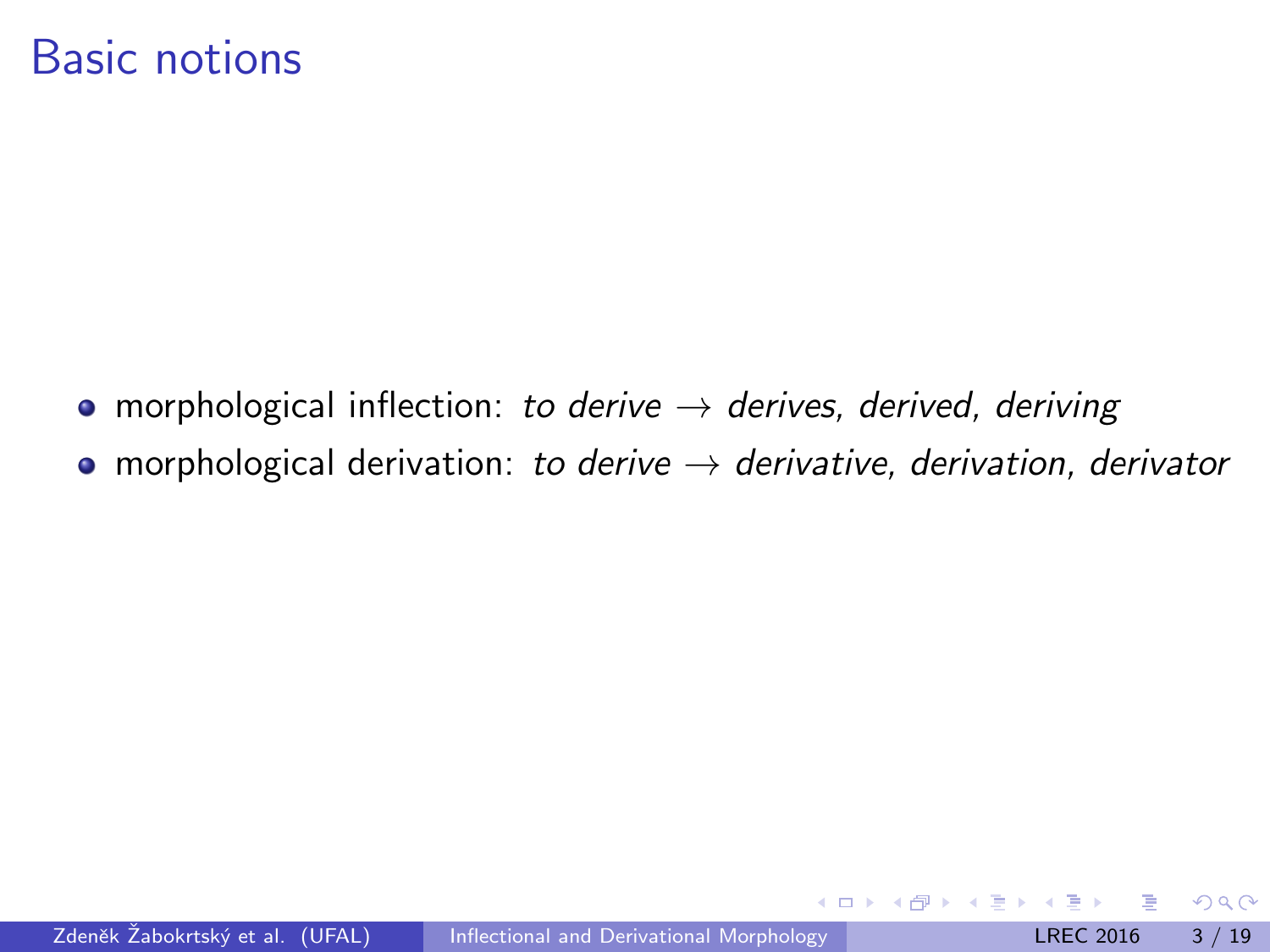#### **Motivation**

- an omnipresent problem of NLP: zillions of different words
- o one of the reasons: morphological variation
- standards ways to reduce the lexical space:
	- $\blacktriangleright$  lemmatization replacing inflectionally related words by a selected representative
	- $\triangleright$  stemming replacing related words by a common stem (usually approximated very roughly)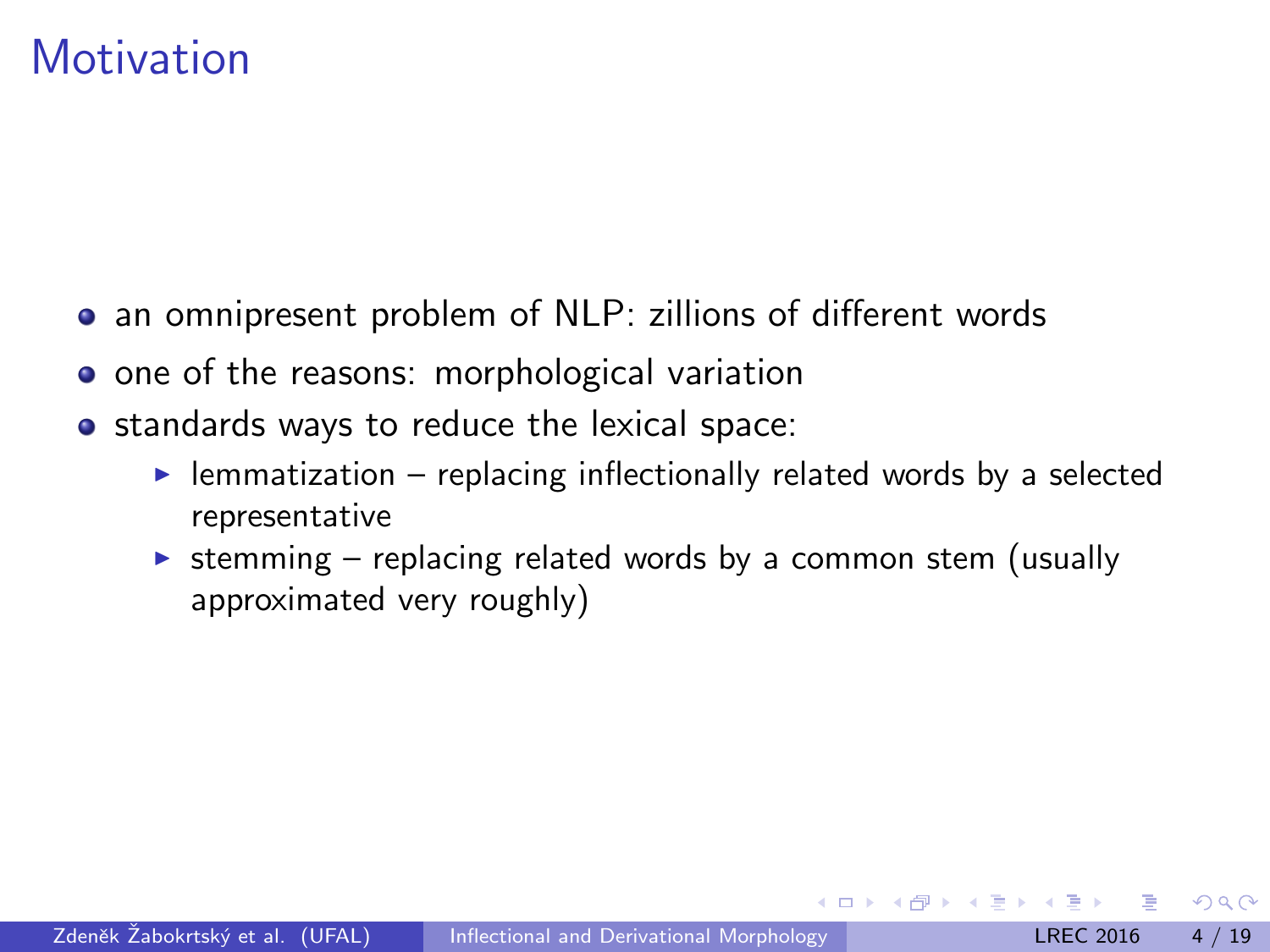## Motivation, cont.

- in morphologically complex languages:
	- $\triangleright$  possibly several tens (or more) inflected word forms per lemma
	- $\triangleright$  but possibly several tens (or more) derived lemmas too!
- a common-sense expectation: extending lemmatization (as anti-inflection) with nesting (as anti-derivation) might help NLP apps
- in Czech, derivation is the most productive word formation method (hundreds of suffixes)
- **•** surprisingly few data resources for derivation (e.g., Derivancze for Czech, DerivBase for German, Démonette for French)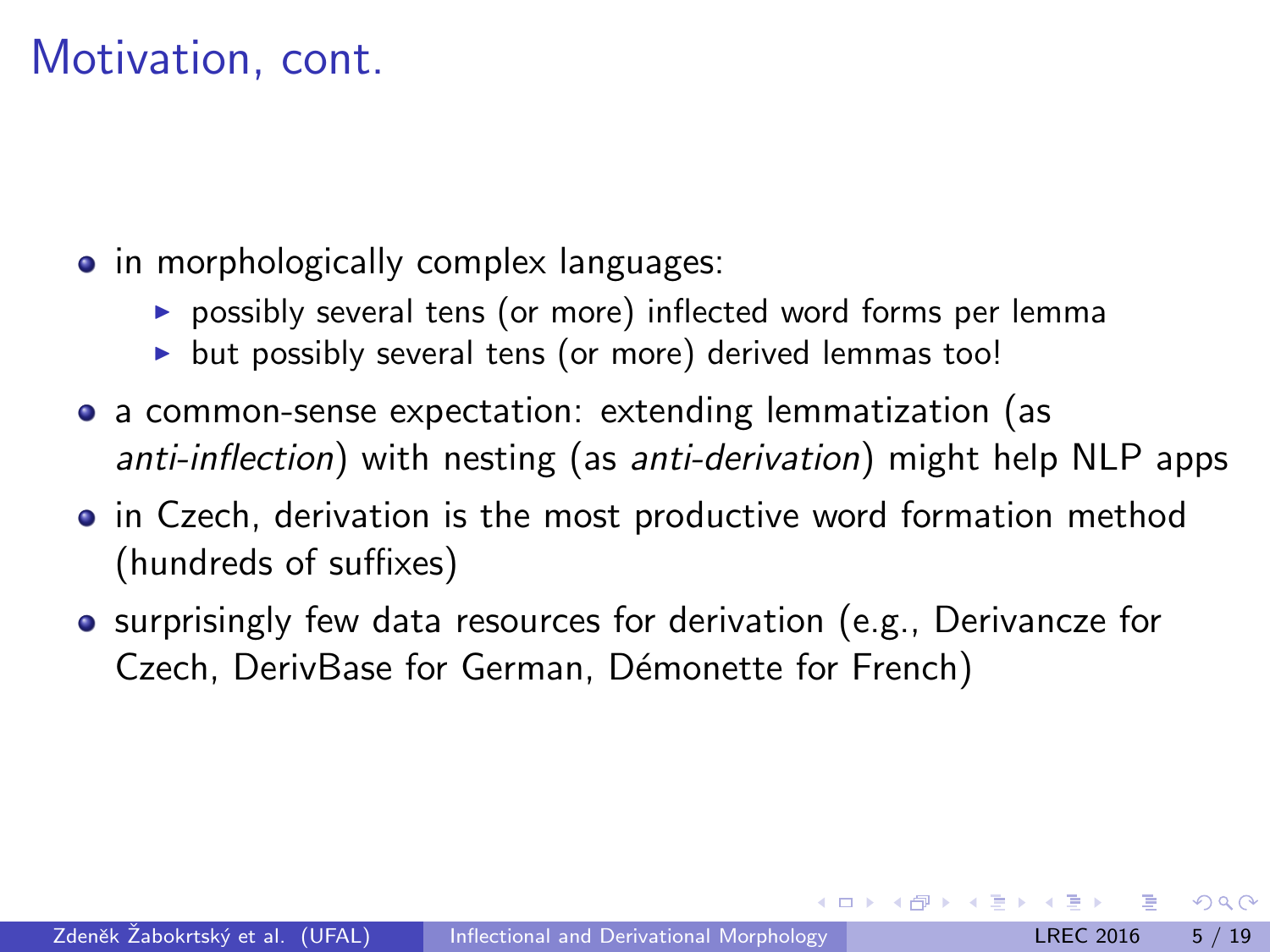# Derivation vs. inflection: similarities

For both it holds that

- $\bullet$  there is a strong form-function asymetry, e.g.
	- $\triangleright$  there are several suffixes that express the same meaning (e.g. an actor)
	- $\triangleright$  one specific suffix can express several roles
- **•** the way how forms are combined is far from simple catenation
	- $\triangleright$  consonant and vowel changes (not limited to morpheme boundaries, can appear inside roots too)
	- **E** sometimes similar changes for inflection and derivation:  $snih$  sněhu (inflection: snow gen.sg.),  $snih$  -  $sn\check{e}zn\check{y}$  (derivation: snowy adj.)
- **fuzzy boundaries** of parole
	- $\triangleright$  exhaustive enumeration of all potentially inflected/derived forms often reaches language periphery

 $\Omega$ 

医单位 医单位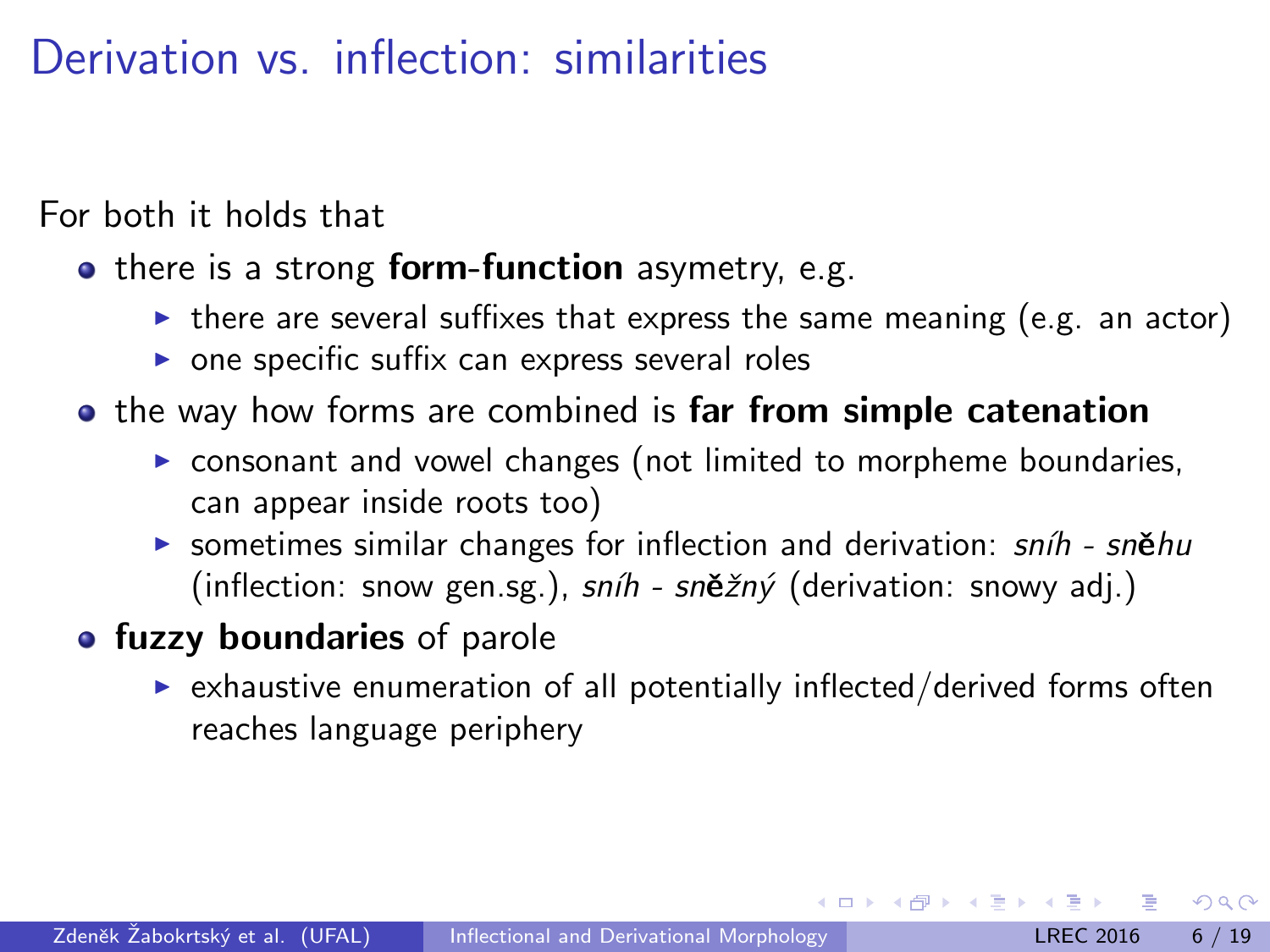# Derivation vs. inflection: differences

- different data structure
	- $\triangleright$  a set of words connected by inflection:
		- $\star$  typically a full Cartesian product of morphological categories



 $\blacktriangleright$  a set of lemmas connected by derivation:

 $\star$  rather an oriented graph (a nest), a rooted tree is often enough



- in inflection, the paradigm representative is chosen by a convention, while in derivation, the tree root seems more tangible
- **•** semantic relatedness gradully weakens for more distant words in a derivation nest
- in NLP, lemmatization is widely used while nesting is not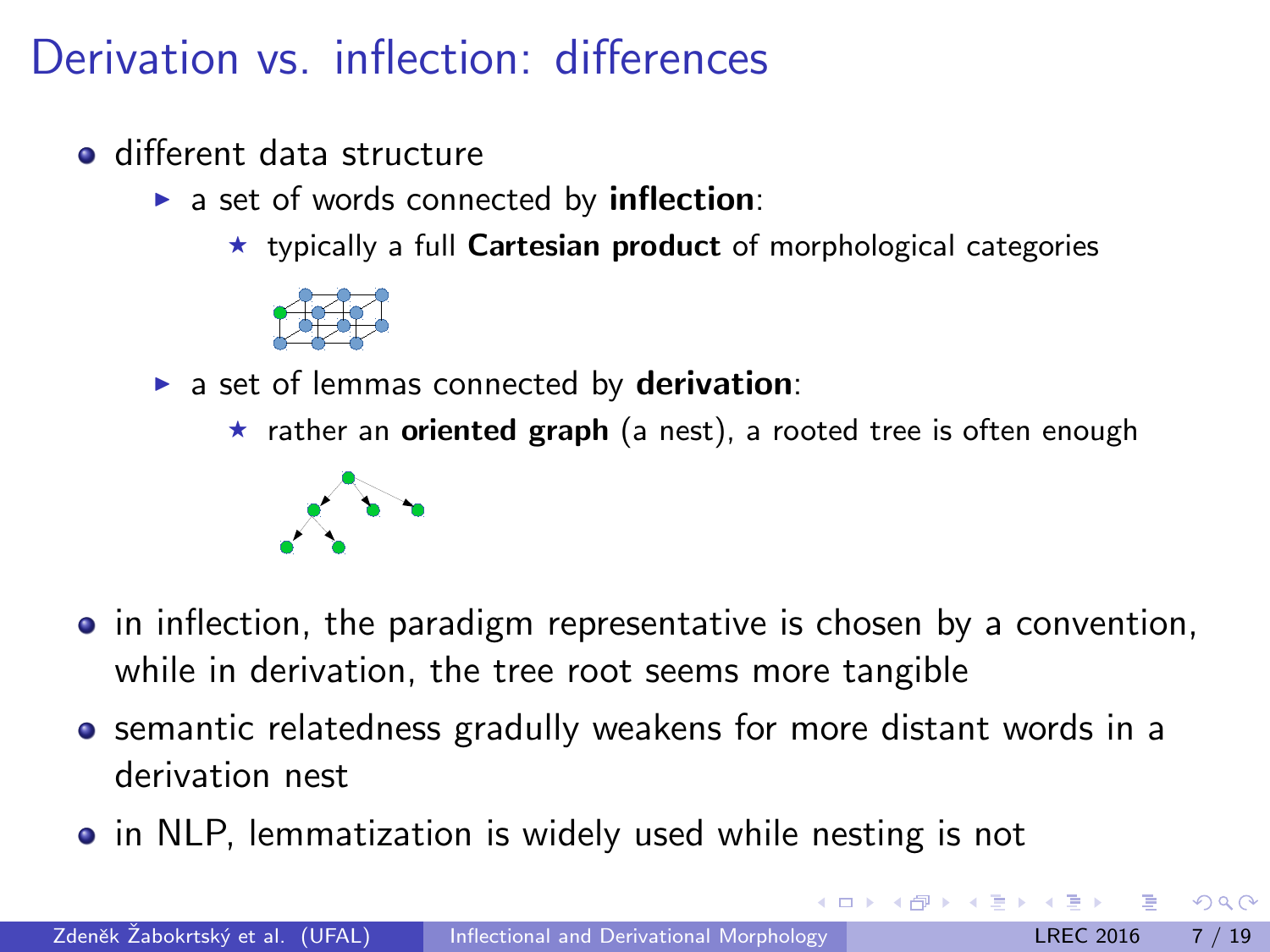# MorfFlex CZ

- Czech morphological dictionary
- developed originally by Jan Hajič as a spelling checker and lemmatizer
- more than two decades of improvements
- 985 thousand unique lemmas with their inflectional paradigms
- associated with a positional tagset
- capable of analyzing/generating 120 million word forms (form-lemma-tag tripples)
- **•** used *inter alia* in the Prague Dependency Treebank and Czech National Corpus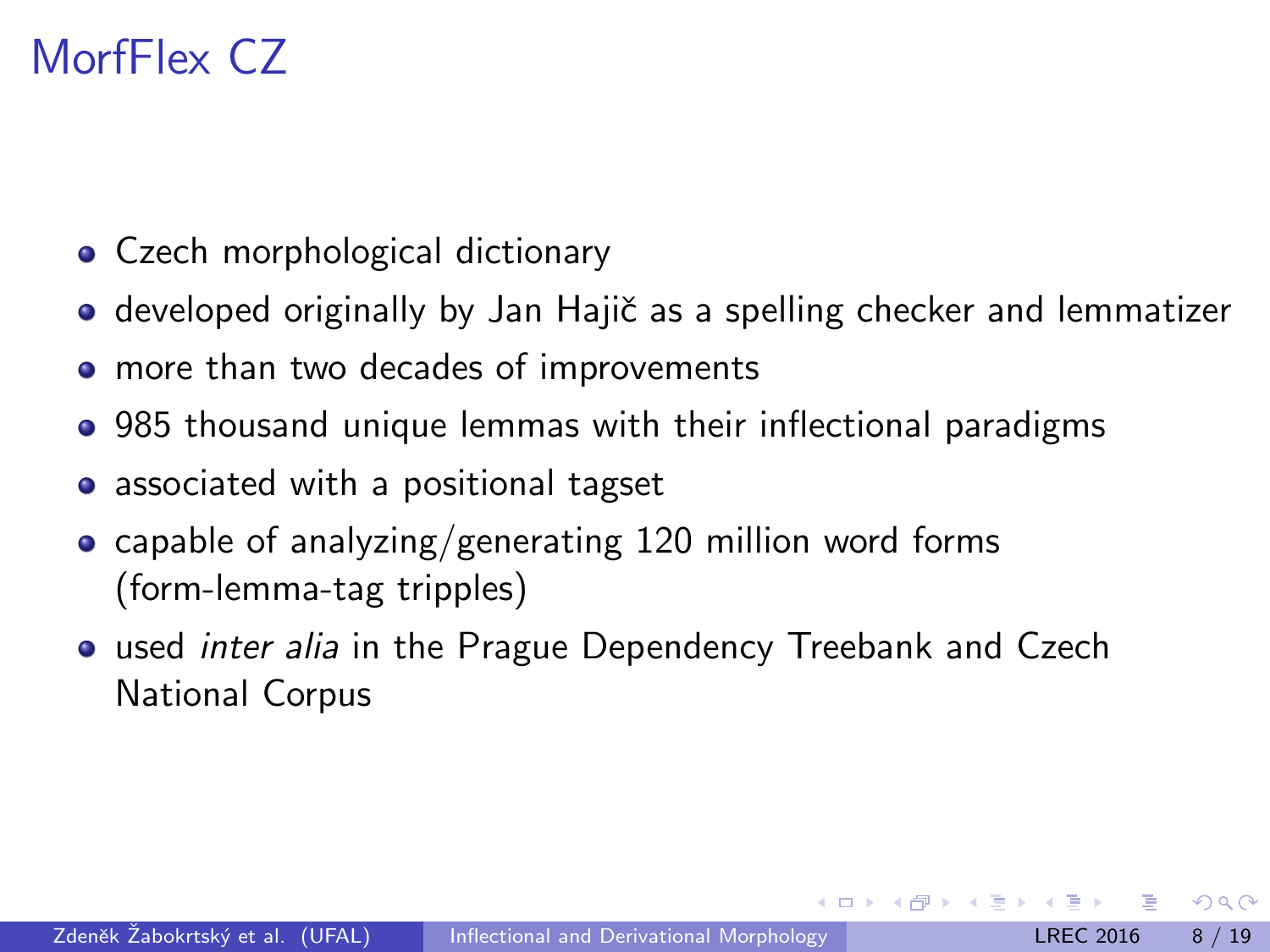#### A glimpse at the MorfFlex CZ data

podle-1\_^(\*3ý-1) Dg-------3N---6 nejnepodlejc podle-1\_^(\*3ý-1) Dg-------3N---- nejnepodleji  $podule-1 ^ ( *3y-1)$  Dg-------3A---6 nejpodlejc podle-1\_^(\*3ý-1) Dg-------3A---- nejpodleji  $podle-1 ^ ( *3y-1)$  Dg-------1N---- nepodle podle-1\_^(\*3ý-1) Dg-------2N---6 nepodlejc podle-1\_^(\*3ý-1) Dg-------2N---- nepodleji podle-1\_^(\*3ý-1) Dg-------1A---- podle podle-1\_^(\*3ý-1) Dg-------2A---6 podlejc podle-1\_^(\*3ý-1) Dg-------2A---- podleji podle-2 RR--2---------- podle

イロト イ押ト イヨト イヨト

 $QQQ$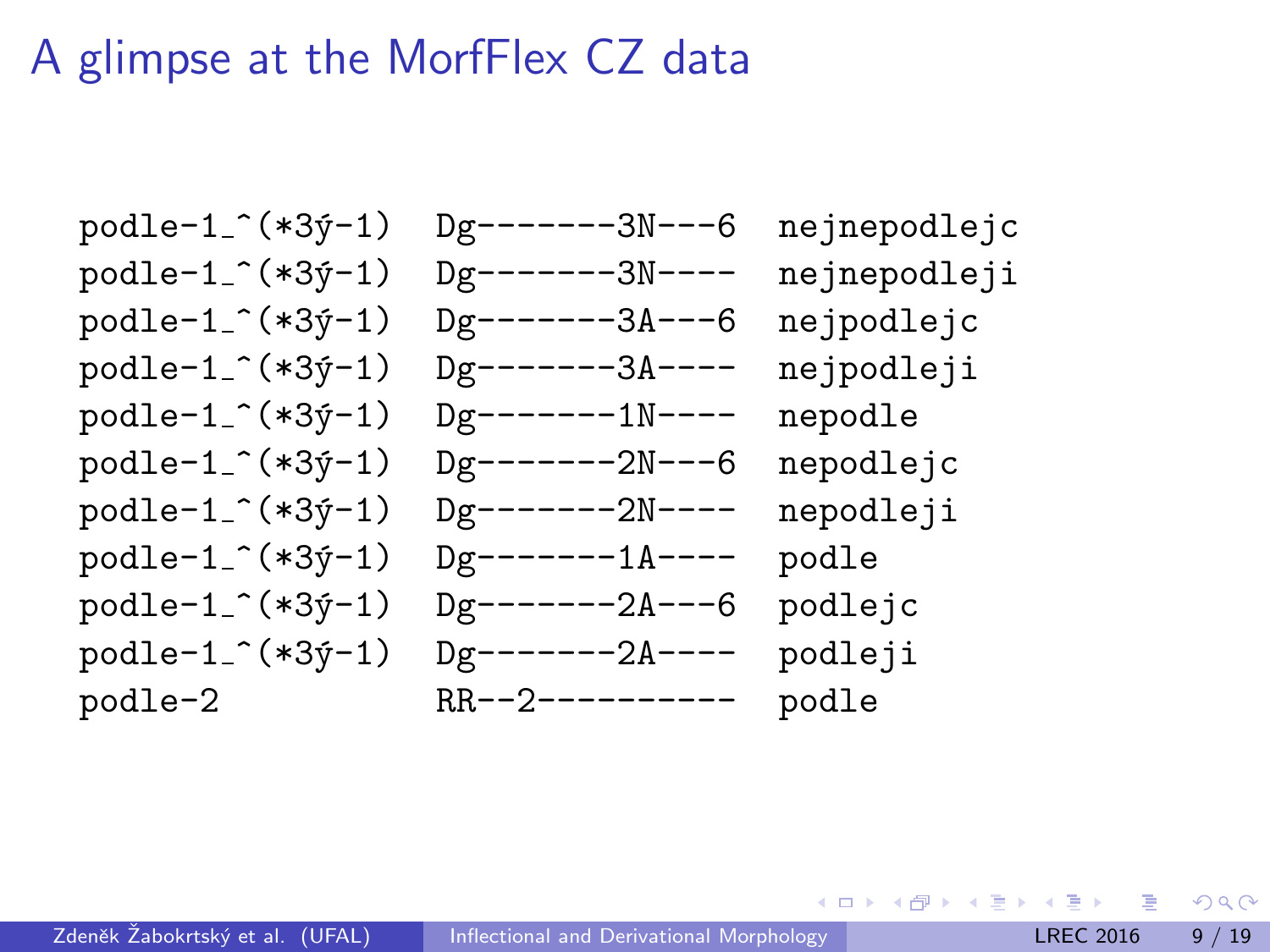#### **DeriNet**

- a network capturing derivation in Czech, developed since 2013
- $\bullet$  oriented graph (forest, each rooted tree  $=$  one derivational nest)
	- $\blacktriangleright$  nodes = lemmas
	- $\triangleright$  edges = derivation relations (from base to derived lemmas)
- size before merging with MorfFlex CZ
	- $\triangleright$  306 thousand nodes (chosen according to frequency in the Czech National Corpus)
	- $\blacktriangleright$  117 thousand edges
- **compiled using semi-automatic procedure, based especially on** 
	- $\triangleright$  suffix substitution rules (extracted both from grammar books and from data)
	- $\triangleright$  manually assembled lists of exceptions
	- $\triangleright$  patterns for vowel and consonants changes

 $\Omega$ 

 $\mathbf{A} \oplus \mathbf{B}$   $\mathbf{A} \oplus \mathbf{B}$   $\mathbf{A} \oplus \mathbf{B}$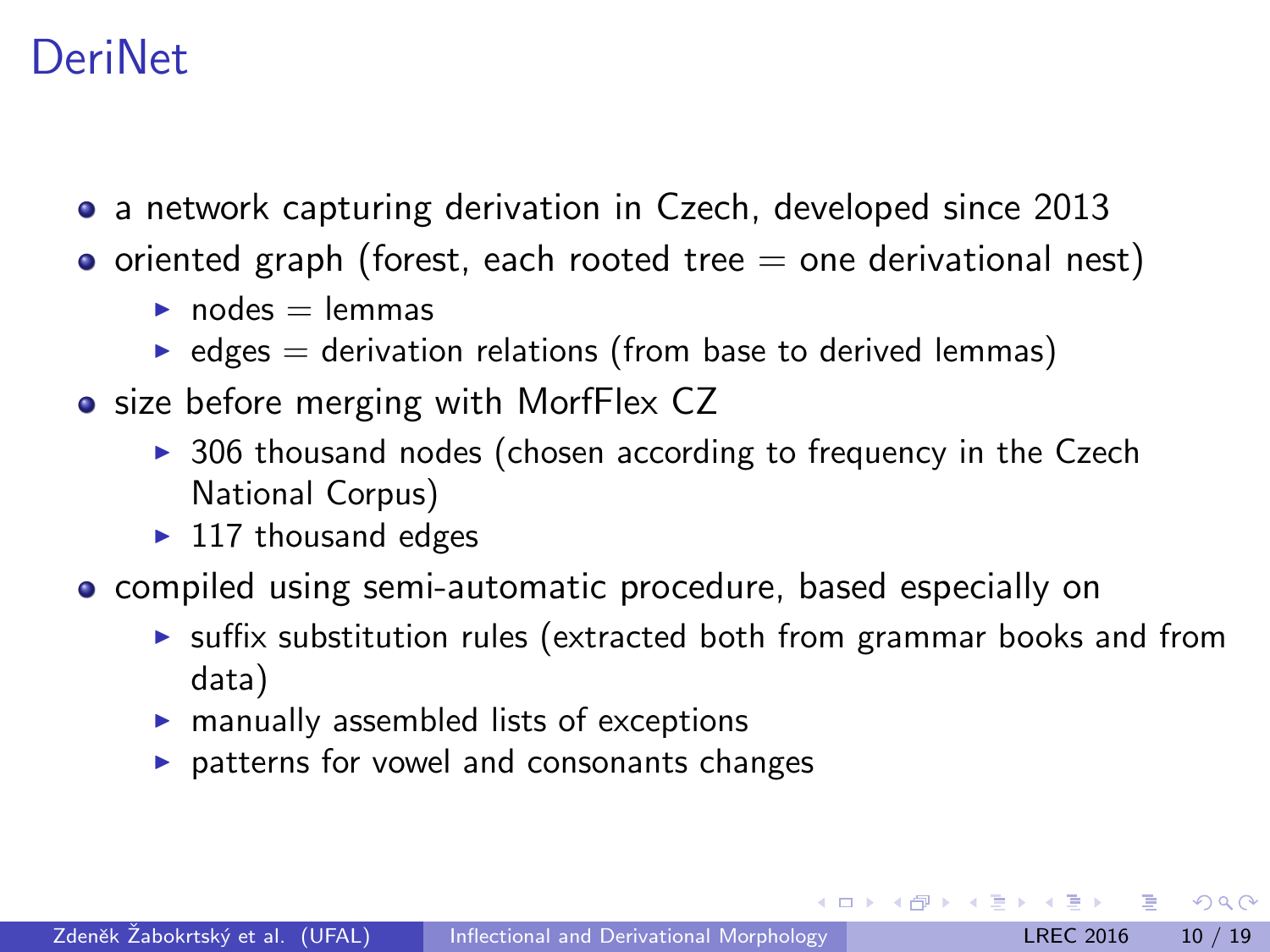#### A glimpse at the DeriNet data



Zdeněk Žabokrtský et al. (UFAL) inflectional and Derivational Morphology **Later 11 / 19** LREC 2016 11 / 19

画

 $298$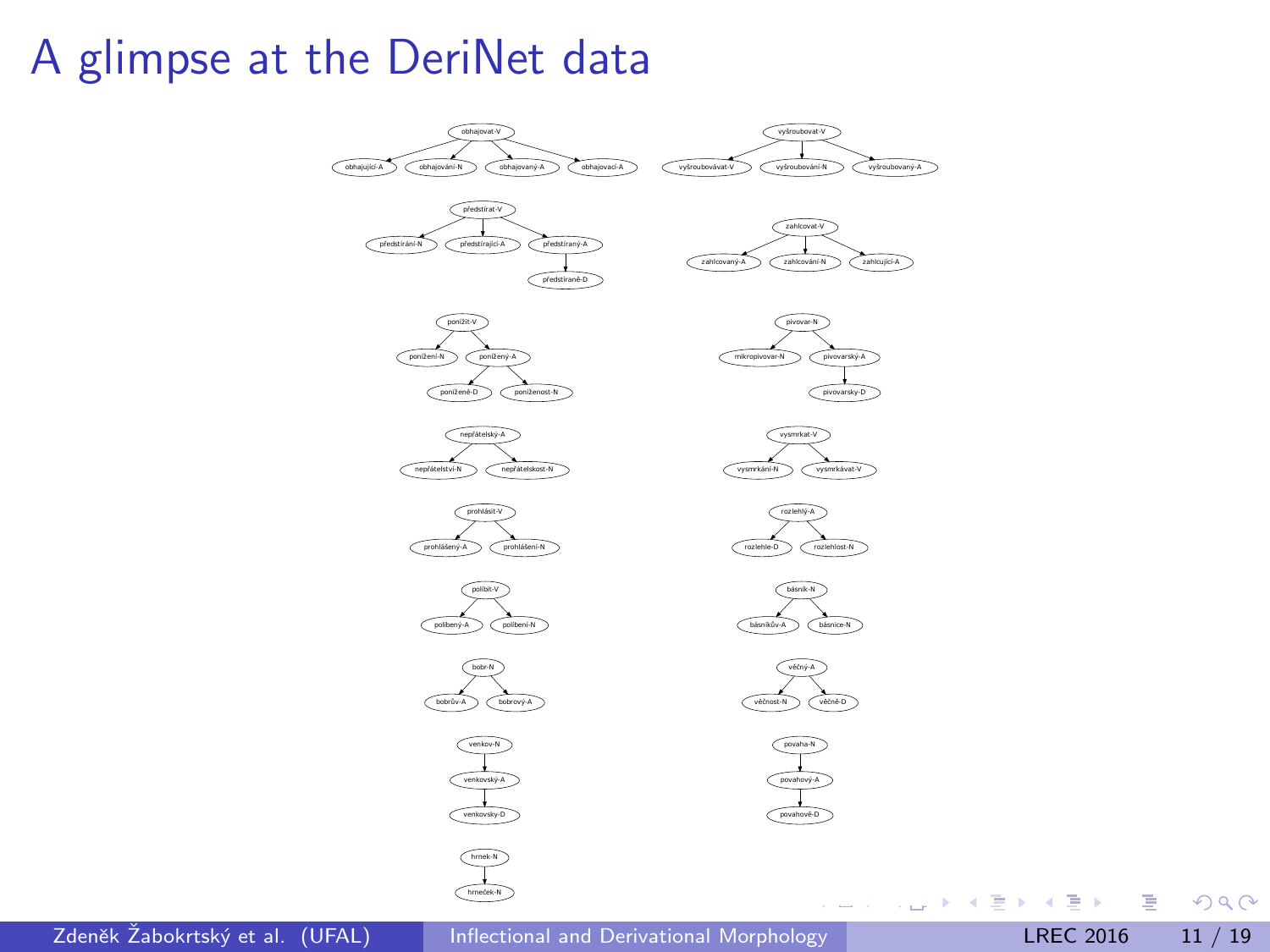# Merging process

- **•** set of lemmas of the previous DeriNet version extended to that of MorfFlex CZ
- **•** the pipeline for building DeriNet re-executed on the new lemma set
- o only minor modifications of substitution rules and exception lists needed
- resulting data: 970 thousand lemmas connected with 715 thousand derivational relations



つひひ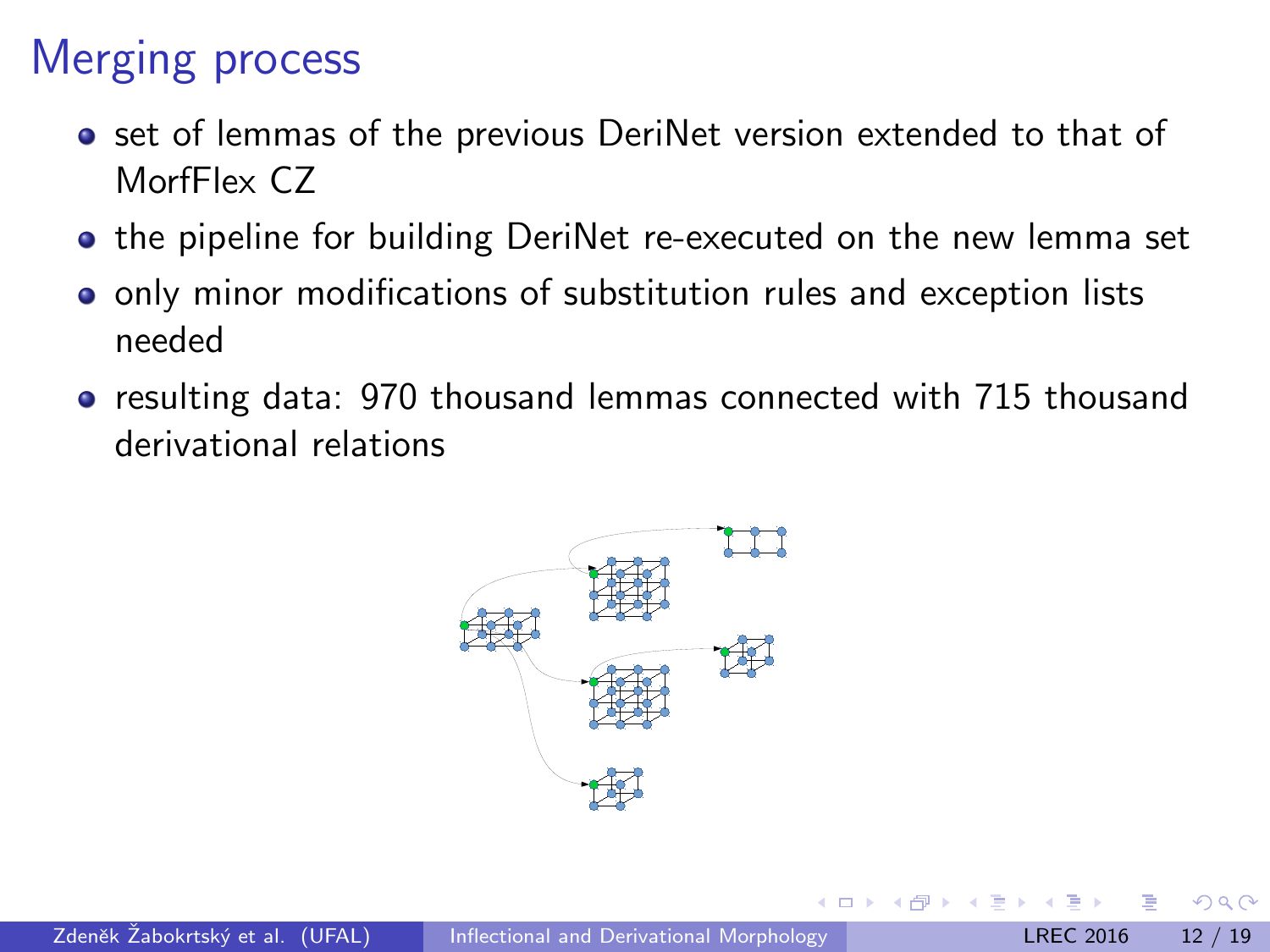# Extension of the derivation forest

after merging DeriNet with MorfFlex CZ

- **o** in the derivational forest
	- $\blacktriangleright$  #nodes increased 3.2 times
	- $\blacktriangleright$  #edges increased 6.1 times
- evaluation (based on a manually annotated sample) shows that
	- recision of derivations stayed at 99  $%$
	- recall increased from 75  $\%$  to 85  $\%$
- we attribute both observations to language economy:
	- $\blacktriangleright$  lower-frequency words tend to be derived more frequently...
	- $\blacktriangleright$  ... and they tend to be derived in a more regular way

つへへ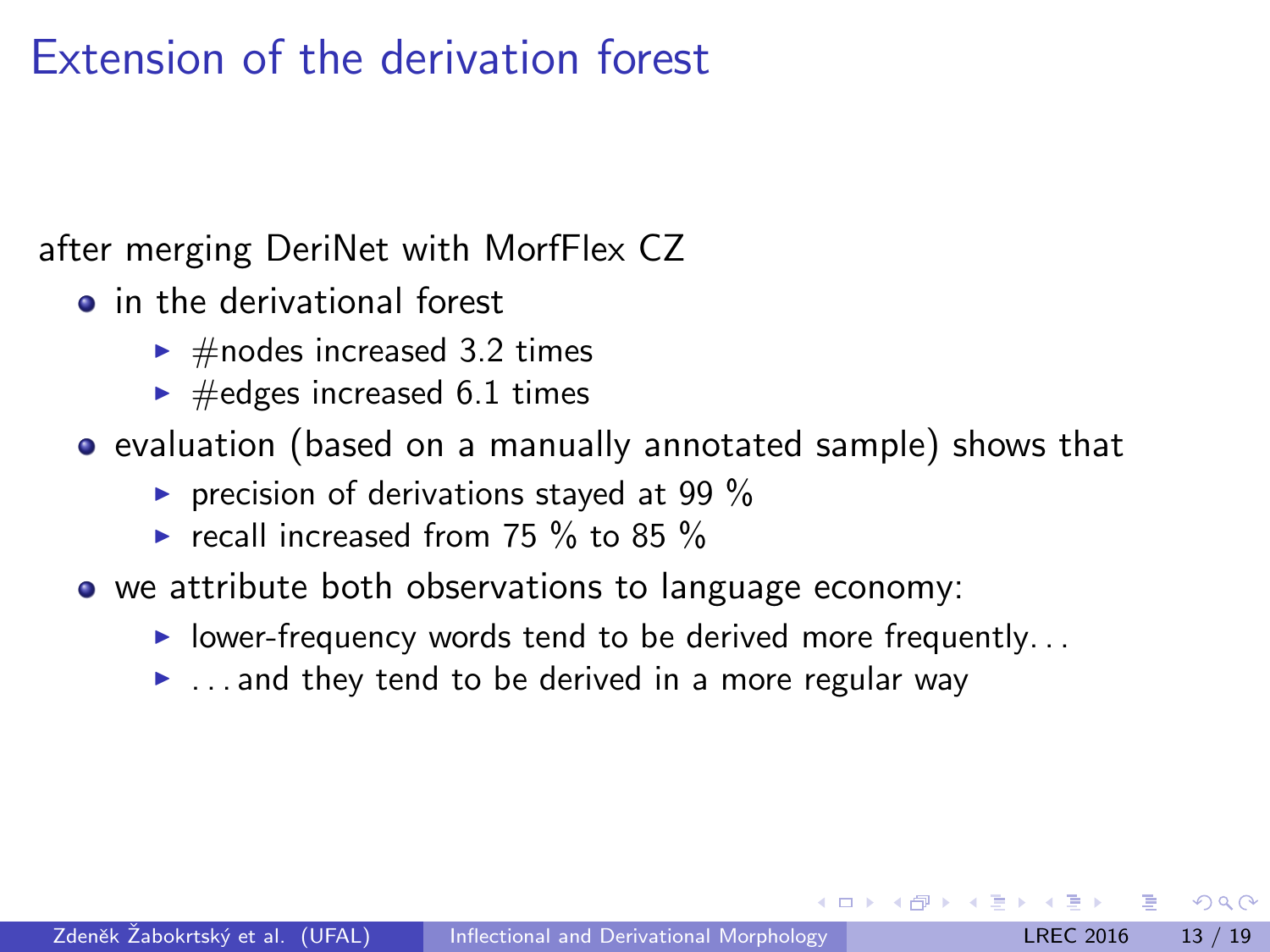POS and POS→POS counts in the merged data



 $298$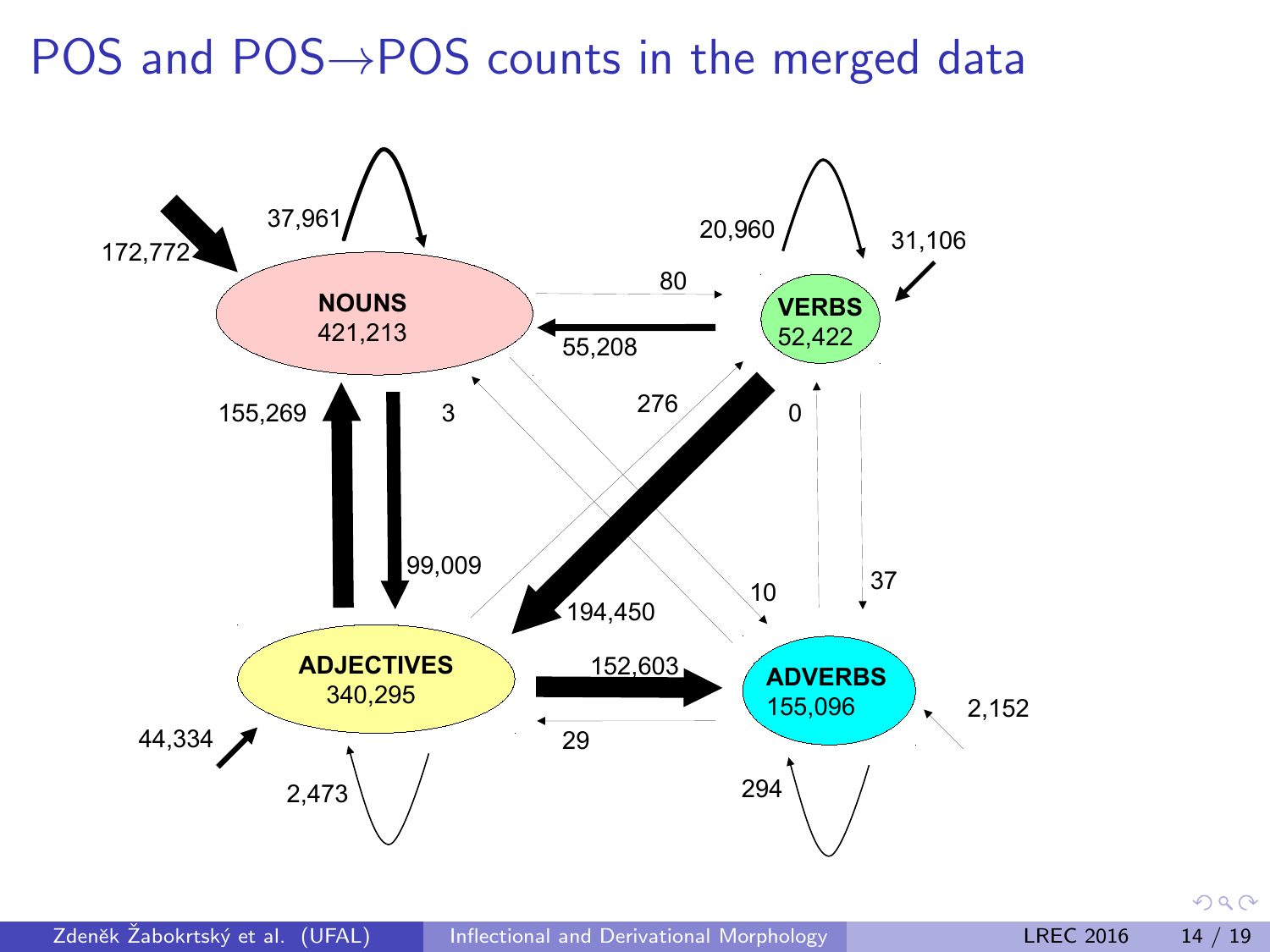#### Access to the data

- **Application Programming Interfaces** 
	- $\triangleright$  derivations integrated in the MorphoDiTa tool since version 2.0
	- $\triangleright$  REST API
- **•** Graphical User Interfaces (in web browsers)
	- $\triangleright$  MorphoDiTa online demo shows both derivations and inflections
	- $\triangleright$  DeriNet Viewer for browsing derivation trees
	- $\triangleright$  DeriNet Search query language allowing quite complex search queries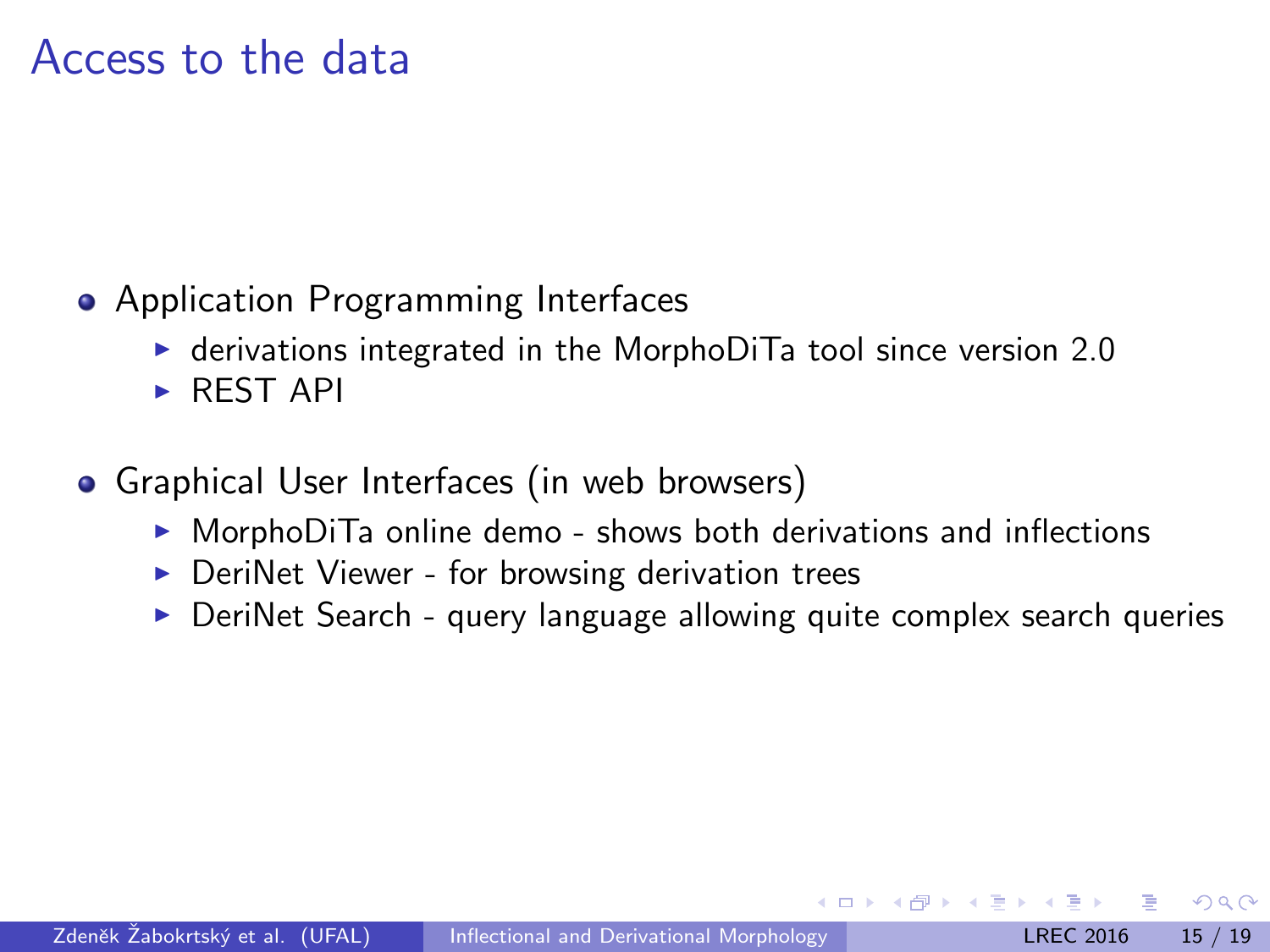#### Query example

• The query [] ([lemma="ný\$"], [lemma="ový\$"]) searches for adjectives which were derived by the two different suffixes.

| Search query                                                            |                           |             |         |              |
|-------------------------------------------------------------------------|---------------------------|-------------|---------|--------------|
| Q (illemman'm)\$"), lemman"ovi\$");                                     |                           |             |         | Search       |
| Show all clusters for a given CQL query. Need help? Consult the manual. |                           |             |         |              |
| More options:                                                           |                           |             |         |              |
| Default attribute<br>Inmma                                              | v Default database        | DeriNet 1.1 |         |              |
| Results per page: 2                                                     | Show details lignore case |             |         |              |
|                                                                         |                           |             |         |              |
|                                                                         |                           |             |         |              |
| 312 results.                                                            |                           |             |         |              |
|                                                                         |                           |             |         |              |
| First<br>Prev<br>56<br>57<br>58<br>69                                   | RΩ<br>A1                  | 63<br>ю     | 64      | Next<br>Last |
|                                                                         |                           |             |         |              |
|                                                                         |                           |             |         |              |
| podnětný A                                                              |                           | podnětový A |         |              |
|                                                                         | podpora N                 |             |         |              |
|                                                                         |                           |             |         |              |
| podnětnost N podnětně D podnětovost N podnětově D<br>podpůrný A         |                           |             |         |              |
|                                                                         |                           | podporový A |         |              |
|                                                                         |                           |             |         |              |
|                                                                         |                           |             |         |              |
| podpůrnost N podpůrně D podporovost N podporově D                       |                           |             |         |              |
| First.<br>Prev.<br>66<br>67<br>68<br>60                                 | œ<br>61                   | 65<br>62    | 64 Next | Last         |
|                                                                         |                           |             |         |              |

Zdeněk Žabokrtský et al. (UFAL) inflectional and Derivational Morphology Christian LREC 2016 16 / 19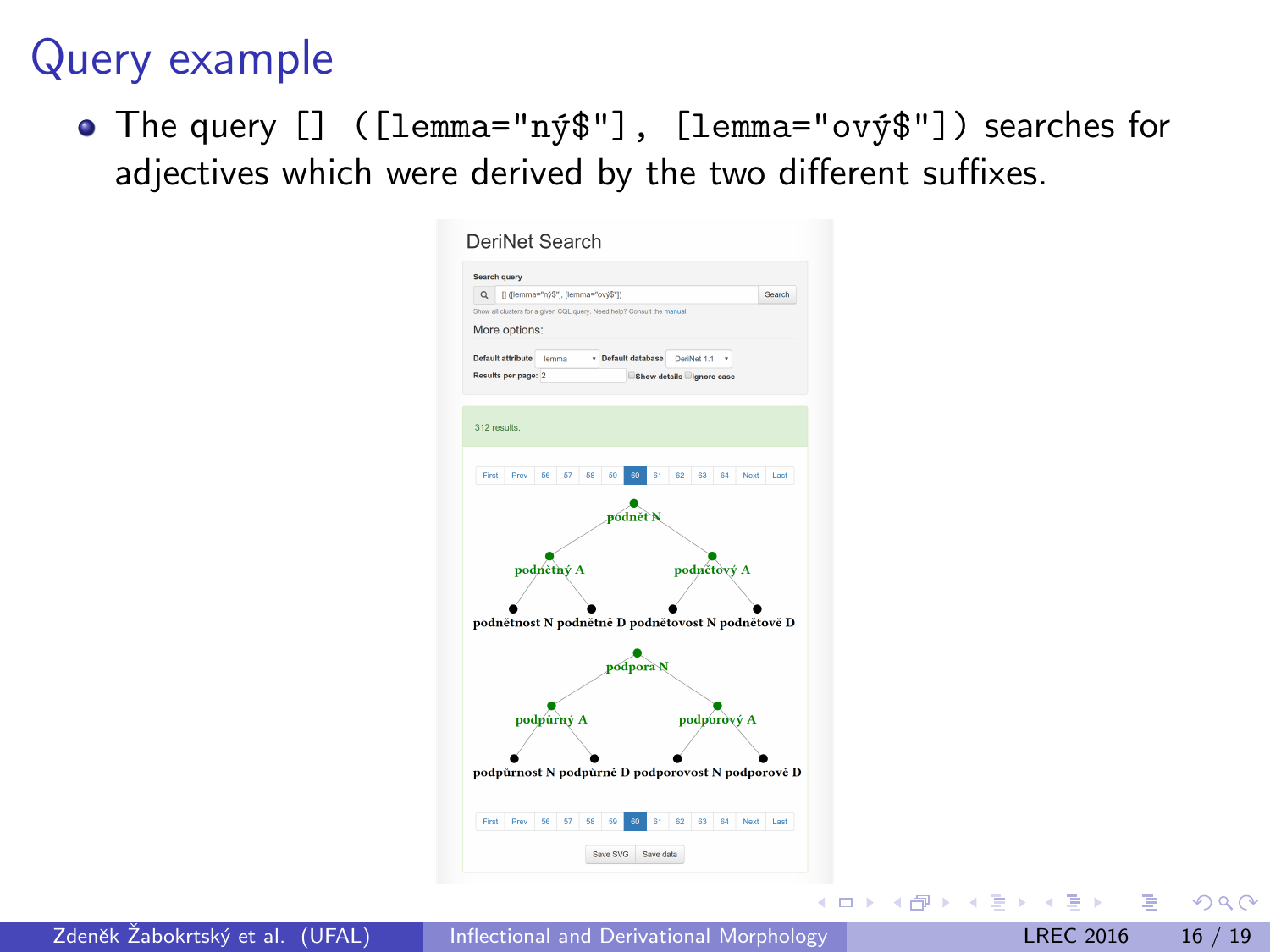#### Future work and open questions

- add some **missing derivations** (e.g. verb prefixation, aspectual counterparts created by suffixation, etc.)
- **abandon the treeness** constraint to allow composition
- **o** semantic labelling of derivation relations (diminutives, possessives. . . )
- $\bullet$  resolve **homonymy** inflection and derivation might pose different criteria on distingushing homonyms
- **•** some problems analogous to that of dependency trees
	- $\triangleright$  clear presence of an edge, but unclear orientation
	- $\triangleright$  sometimes intermediate words are "predicted" that simply do not exist (phantom lexemes, similar to elipsis)
	- $\triangleright$  we know trees are actually not enough even for derivations, but are irresistibly attractive

 $QQQ$ 

KONKAPIK KENYEN E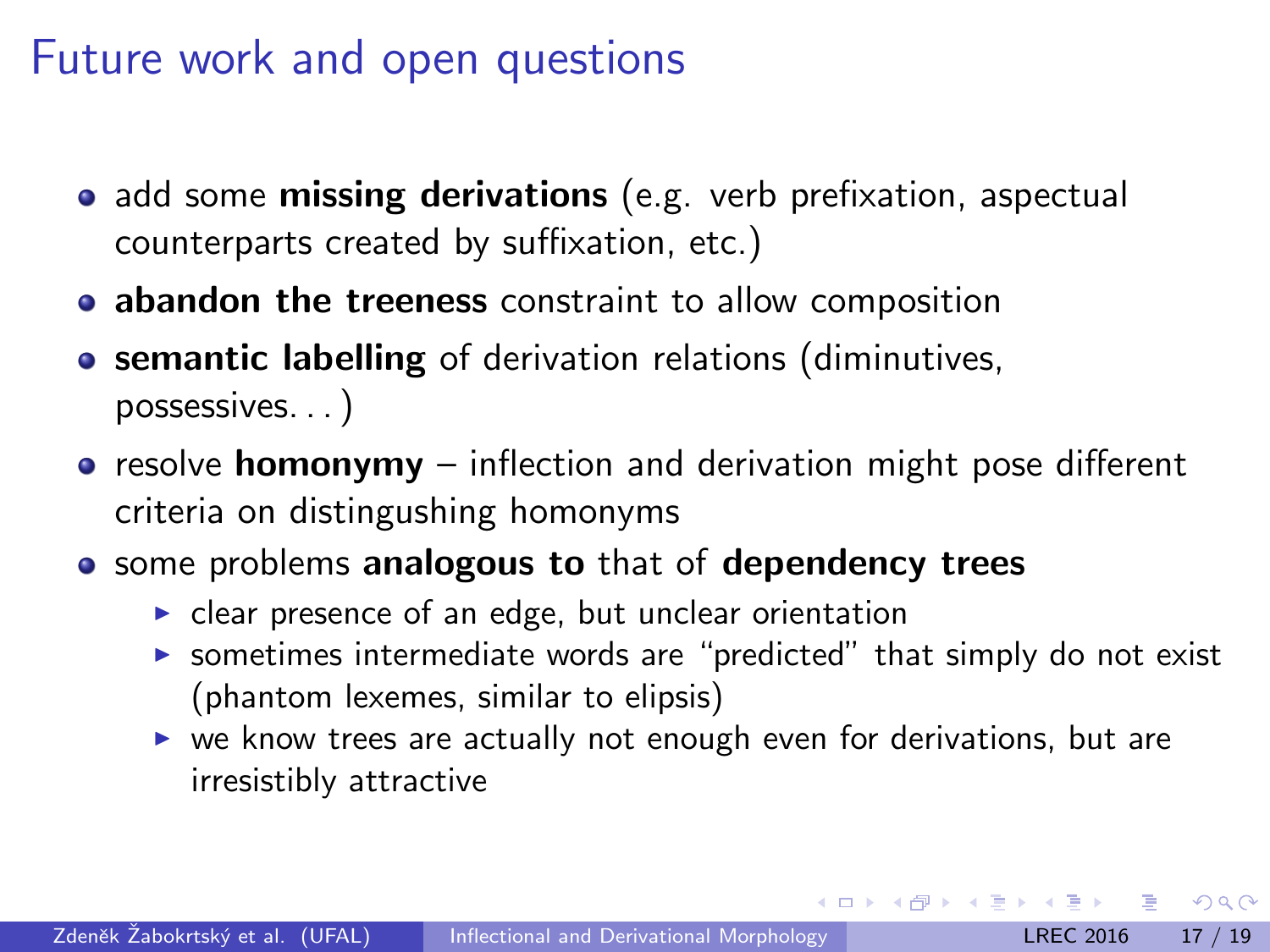#### Conclusions

There is a morphological resource for Czech that

- handles both morphological inflection and derivation
- covers roughly one million Czech lemmas
- is equiped with several user interfaces
- **o** is available to your under CC-BY-NC-SA, see http://ufal.mff.cuni.cz/derinet or http://ufal.mff.cuni.cz/morphodita